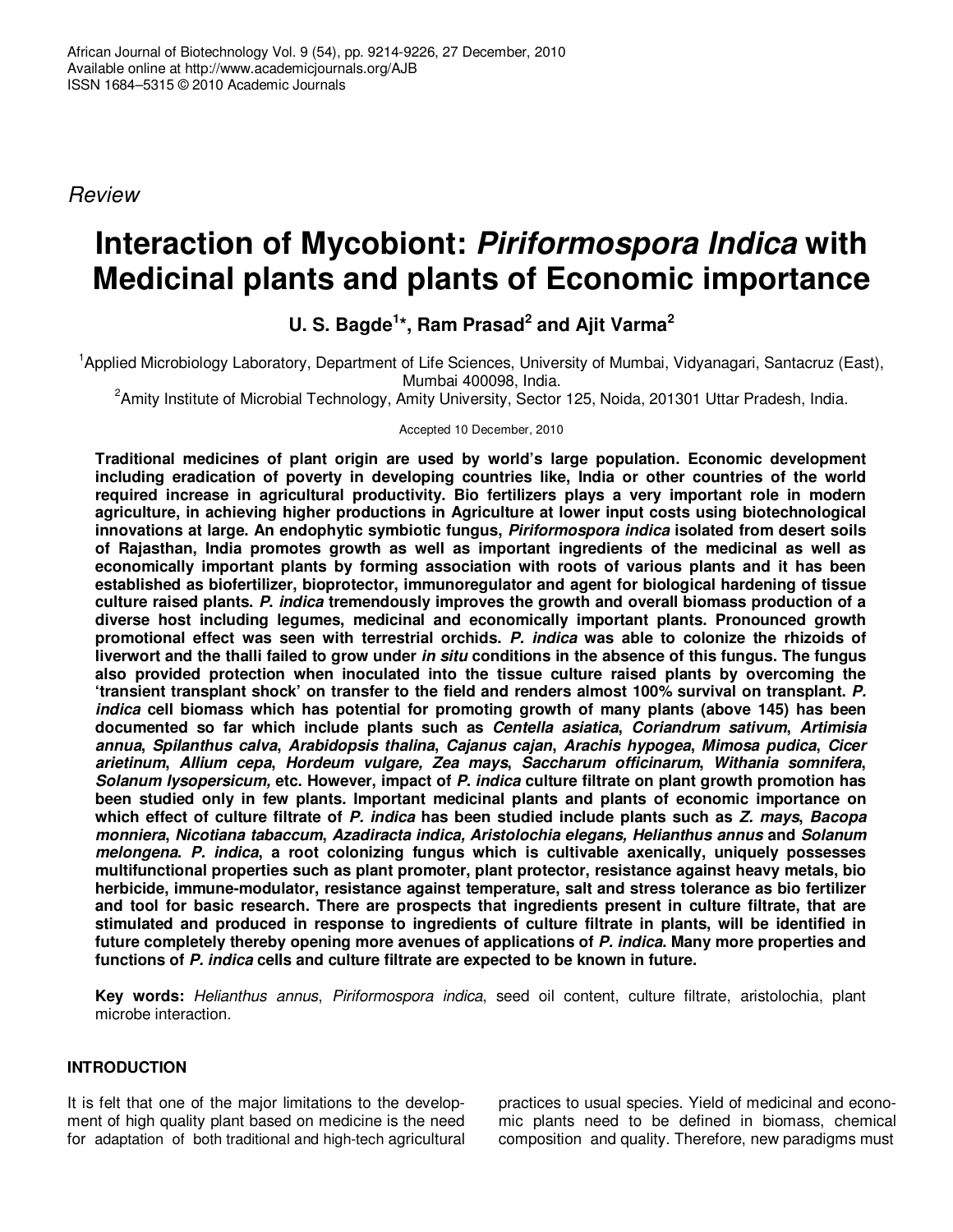be designed that facilitate the investigation of medicinal and economic importance of plant species.

Traditional medicines are used by about 60% of the world's population. These are not only used in developing countries, but also in developed countries as well as where modern medicines are predominantly used. While the traditional medicines are derived from medicinal plants, minerals and organic matter, the herbal drugs are prepared from medicinal plants only. Public, academic and government interest in traditional medicines is growing exponentially due to the increased incidence of the adverse drug reactions and economic burden of the modern system of medicine (Li-Sian et al., 2004).

The impact of plant-derived medicine on human history has been remarkable; opium, snakeroot, digitalis, fever bark and chaulmoogra have all left their leaf prints on the human time line (Iwa et al., 1999). There has been a struggle between man and sickness since time immemorial. However, man has acquired methods of treating sickness using his local bicultural environment (Yadav and Patil, 2001). Philosopher Thomas Jefferson wrote "The greatest service which can be rendered by any country is to add useful plant to its culture." Plants have for ever been a catalyst for our healing. In order to halt the trend of increased emerging and resistant infectious diseases, it will require a multi-pronged approach that includes the development of new drugs. Using plants as the inspiration for new drugs provides an infusion of novel compounds or substances for healing disease (Iwa, 1999).

Development of new antimicrobial compounds for resistant organisms is becoming critically important. This situation forced scientists to search for new antimicrobial substances from various sources, such as medicinal plants (Karaman et al., 2003). Plants are valuable source of new natural products. Healthcare systems rely largely on plant material. Much of the world's population depends on traditional medicine to meet daily health requirement, especially within developing countries. Use of plantbased remedies is also widespread in many industrialized countries and numerous pharmaceuticals are based on or derived from plant compounds. The use of plant extracts and phytochemicals, both with known antimicrobial properties, can be of great significance in therapeutic treatments.

The indigenous inhabitants of various regions throughout the world rely upon plants as a source of medicinal agents to cure many ailments (Robert and Patrick, 1996). Scientists observing these practices have facilitated the discovery of a host of economically important drugs, such as the antihypertensive reserpine, as well as pseudoephedrine, which reduces congestion (Cox and Balick,

1994). Among 250,000 to 750,000 existing plant species, only about 20% have been studied for their medicinal properties. As the resistance towards the present drugs demands to analyze the therapeutic value of more plants, new sciences have been commenced namely pharmacognosy, pharmacology phytochemistry or phytopharmacy.

Indian primitive people used plants for many purposes for instance, medicines for obstetrics and gynecological disorders, antifertility, conception and abortion, to treat leucoderma, leprosy, eye diseases, rheumatism, leucorrhoea, infectious diseases and for skin disease, respectively (Yadav and Patil, 2001). The World Health Organization (WHO, 2000) reported that 80% of the world's population depends upon traditional medicines, herbal remedies and medicinal plants.

Economic development including eradication of poverty in developing country like India or other countries of the world requires increase in agricultural productivity. Increase in production of agricultural products has been experienced in last few decades due to use of high yielding varieties of the seeds and use of chemical fertilizers. However, the increase is insufficient to meet the total needs of ever growing human population. Biofertilizers play very important role in modern agriculture. There are potentials to achieve higher productions in agriculture at lower input costs using biotechnological innovations at large including, biofertilizers. Although chemical fertilizers will continue to serve for increasing crop production in decades to come, the importance of biological sources cannot be ignored (Hardy, 1974). Biofertilizers are important components in modern agriculture, being able to supply different major and minor nutrients through minimal energy consumption as also affecting minimum or zero intervention in the environment and improvement of soil fertility which may have a sustainable positive effect on soil towards productions by crops.

Keeping tremendous potential of biofertilizers, the use of biofertilizers in agriculture is increasing very fast to preserve the quality of soil for ecological reasons and to maintain soil fertility on a sustainable basis. Share of biofertilizers in agriculture is fast increasing. Increase in requirements to produce more food necessitated biofertilizers, their selection, production and application. Gupta (1997) identified two primary reasons behind increasing demand of biofertilizers, which include, increase in crop productivity and necessity to substitute chemical fertilizers with biofertilizers in the interest of soil health and environment.

In India, current annual use of bioferbilizers is around 2200 tons; it is much below the projected requirement (Biswas et al., 1994). However, there is a general consensus that India has great potential to increase the use of biofertilizers. To popularize the use of biofertilizers, concerted efforts right from working out realistic demand estimates, delineation of areas which require inoculation on a priority basis, development of suitable production technology and streamlining distribution channels to cocoordinating training activities are needed. A number of

<sup>\*</sup>Corresponding author. E-mail: bagdeu@yahoo.com.

**Abbreviation: AM fungus,** Arbuscular mycorrhiza fungi; **IAA,** Indole-3-acetic acid.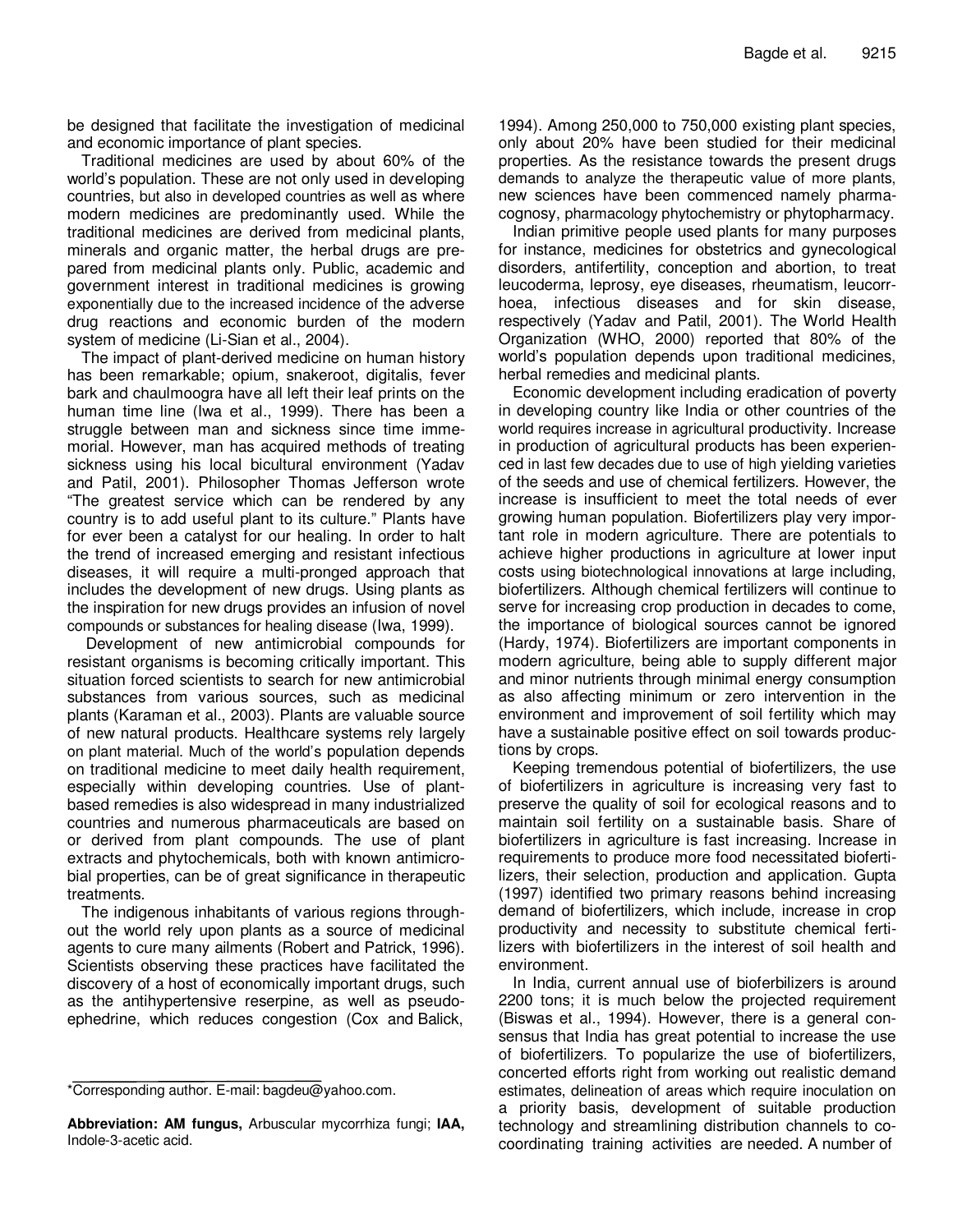biofertilizers are available in India.

*Piriformospora indica* Is a wide-host root, colonizing endophytic fungus which allows plants to grow under extreme physical and nutrient condition. It functions as a plant promoter and biofertilizer in nutrient deficient soils, as a bioprotector against biotic and abiotic stresses including root and leaf pathogens and insect invaders, inducing early flowering, enhanced seed production and stimulation of active ingredients in plants. Positive increments are established for many plants of medicinal and economic importance.

Present review is aimed to summarize current state of art of interaction of *P. indica* with plants particularly medicinal plants and plants of economic importance with special reference to the effect of culture filtrate of *P. indica* on economically important plant, *Helianthus annus* and medicinally important plant, *Aristolochia elegans*.

## **PLANT GROWTH PROMOTING MYCOBIONT:** *P. indica*

Despite the numerous important role and ecological function of AM fungus, mass pure inoculum production and axenic cultivation of this group of symbiotic fungi have not grown even till date. These fungi cannot grow like any other fungi apart from their host (obligate photosymbionts). Because of the absence of an authentic pure culture, the commercial production is the greatest bottleneck in use and application of mycorrhizal biotechnology at large. However, an endophytic symbiotic fungus *P. indica,* isolated from desert soils of Rajasthan, India promotes growth as well as important ingredients of the medicinal as well as economically important plants by forming association with roots of various plants and it has been established as biofertilizer, bioprotector, immunoregulator and agent for biological hardening of tissue culture raised plants.

It was Professor Varma and his collaborators, from the School of Life Sciences, Jawaharlal Nehru University, New Delhi, who screened a novel endophytic root colonizing fungus which mimics the capabilities of a typical AM fungus, however, the unique feature is that this fungus is axenically culturable and this is a golden lining of AM fungi for the scientist dealing with the mycorrhizal research. The fungus has been named as *P. indica* based on its characteristic pear shaped chlamydospores, related to the Hymenomycetes of the Basidiomycota (Verma et al., 1998). Interestingly, the *P. indica* has potency to grow axenically on a number of complex and semi-synthetic media (Hill and Käfer, 2001; Pham et al., 2004b; Prasad et al., 2005). The mycelium is mostly flat and submerged into the substratum. The hyphae are highly interwoven often showed anastomosis and are irregularly septated. Hyphae are thin walled and of different diameters ranging from 0.7 to 3.5 µm.

From observations, *P . indica* tremendously improves

the growth and overall biomass production of a diverse host including legumes (Varma et al., 1999, 2001), medicinal and economically important plants (Rai et al., 2001; Peškan-Berghöfer et al., 2004; Rai and Varma, 2005; Shahollari et al., 2005). Pronounced growth promotional effect was seen with terrestrial orchids (Blechert et al., 1999; Bhatnagar and Varma, 2006). A study suggested that *P. indica* is able to colonize the rhizoids of liverwort and the thalli failed to grow under *in situ* conditions in the absence of this fungus (Varma et al., 2000). The fungus also provides protection when inoculated into the tissue culture raised plants by overcoming the 'transient transplant shock' on transfer to the field and renders almost 100% survival on transplant (Sahay and Varma, 1999, 2000).

On the basis of anatomical and genomic studies, *P. indica* has been attributed to highly evolved Hymenomycetes (Basidiomycetes). The fungus has great potential in forestry, horticulture, agriculture, viticulture and especially for better establishment of tissue culture raised-plants (Singh et al., 2003a). This fungus promises to serve as the substitute of AM fungi to overcome the long-standing enigma of science. The properties of *P. indica* have been patented (Varma and Franken, 1997) (European patent office, München, Germany, patent number 97121440.8-2104, November 1998). The culture has been deposited at Braunsweich, Germany (DMS number 11827) and 18S rDNA fragment deposited with GenBank, Bethesda, USA (AF 014929).

Moreover in older cultures, hyphae were irregularly inflated, showing a nodose to coralloid shape, mostly coenocytic and septa were laid infrequently containing more than one nucleus. Chlamydospores were formed from thin walled vesicle at the tips of the hyphae and appeared singly or in clusters. They were distinctive due to their pear shaped appearance with 16 to 25 µm in length and 10 to 17 µm in width. The cytoplasm of chlamydospores contained 8 to 25 nuclei. Young spores have thin hyaline walls, but at maturity spores, walls thickened up to 1.5 µm, which appeared two layered: smooth and pale yellow. Neither clamp connections nor sexual structures could be observed. The septal pores consisted of dolipores with continuous parenthosomes. The dolipores were very prominent, with a multilayered cross wall. The parenthosomes were in contact with the ER membranes, which were mostly found near the dolipore (Verma et al., 1998). The thickness of spore and hyphae wall was 0.7 and 3.5  $\mu$ m, respectively, on an average.

It has been observed that *P. indica* like AM fungi, which functions as a bioregulator, biofertilizer and bioprotector, help plants to overcome the water stress (dehydration), delay wilting of the leaves and prolong life-span of callus tissues. Interestingly, the host spectrum of *P. indica* is very much like AM fungi. The fungus colonizes the roots and improves the health, vigor and survival of a wide range of mono-and dicotyledonous plants. This fungus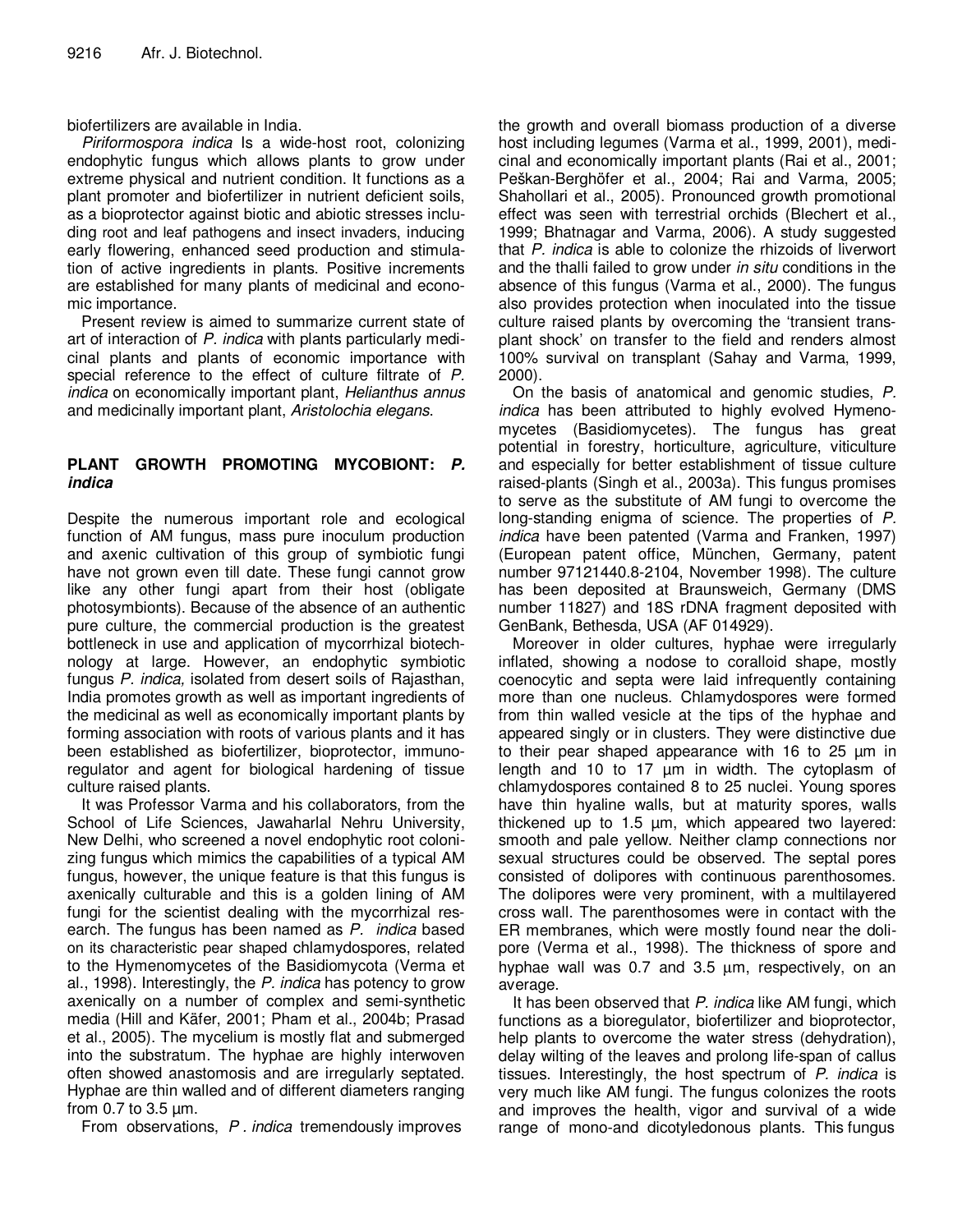grows on a large varieties of inorganic, organic and polyphosphates and thus serves as a good model organism to study phosphorus metabolism (Malla et al., 2004). The molecular mass of denatured acid phosphatase (ACPase) of *P. indica* was found to be 66 kDa on SDS PAGE (sodium dodecyl sulfate polyacrylamide gel electrophoresis). This fungus mediates uptake of phosphorus from the substratum and it's translocation to the host by an energy-dependent active process, serves as a strong agent for biological hardening of tissue cultureraised plants, protecting them from "transplantation shock", rendering almost hundred percent survival rate on the hosts tested. This fungus is also a potential "bio-control agent" against potent root pathogens. Thus, it displays immense potential to be utilized as biological tool for plant promotion, protection from pests, and for relieving stress conditions such as those caused due to acidity, desiccation and heavy metal toxicity. Hence it may be concluded, that this novel fungus has immense potential for biotechnological applications at large in future.

Also *P. indica* mediates uptake of phosphorus from the medium and translocates to the host in an energydependent process. *P. indica* produces significant amounts of acid phosphatases for the mobilization of broad range of insoluble forms of phosphate, enabling the host plant the accessibility of adequate phosphorus from immobilized reserves in the soil (Varma et al., 2000). An active involvement of the phosphatases in the phosphate metabolism of *P. indica* has been observed. The fungus showed prominent acid phosphatase activity in both intraand extracellular fractions. This was a direct evidence for the involvement of this enzyme in the phosphate metabolism (Sharma, 2000). In recent observation in *Asphodelus fistulosus*, a common weed in Southern Austria, colonisation was moderately sensitive to P supply (reduced from 60% to just over 30% over the range of P used) (Cavagnaro et al., 2003).

Interestingly, *P. indica* colonization highly promotes the plants growth. The tissue culture raised plantlets, when transferred to the natural environmental conditions with *P. indica*, showed a higher survival rate than the uninoculated control plants. The culture filtrate containing the fungal exudate was able to show the same stimulatory effect on the plants (Verma et al., 1998). The exact chemical nature of the stimulatory compound is still not known. Autoradiographic studies with P32 showed that the fungus is involved in transporting the external phosphate to the colonized plant roots (Singh et al., 2002b).

HPTLC analysis of culture filtrate of *P. indica* emphasizes importance of individual component of culture filtrate involved in stimulation of growth and essential ingredients of plants. Many more ingredients present in culture filtrate that are stimulated and produced in response to ingredients of culture filtrate of *P. indica* in plants may be identified and many more properties and functions of *P. indica* cells and culture filtrate will be

known in future (Bagde et al., 2010a).

### **DIVERSE FUNCTIONS AND APPLICATIONS OF** *P. indica*

*P. indica* fungus associates with the roots of various plant species in a manner similar to mycorrhiza and promotes their growth (Varma et al., 1999, 2001; Singh et al., 2002, 2003a; Pešken-Berghöfer et al., 2004; Pham et al., 2004a; Oelmüller et al., 2004, 2005; Shahollari et al., 2005; Deshmukh et al., 2006). The fungus posseses unique properties to act as biofertilizer, bioprotector and immunoregulator. It also plays a key role in protecting roots from insects by increasing the tolerance of the host roots (Varma et al., 1999; Waller et al., 2005). It also promotes antifungal potential of medicinal plant, *Spilanthus calva* due to increase in spilanthol content after interaction (Rai et al., 2004).

It is observed that among the compounds released in root exudates infected with *P. indica,* flavonoids are found to be present. Flavonoids have been suggested to be involved in stimulation of pre-contact hyphal growth and branching (Gianinazzi-Pearson et al., 1989; Siqueira et al., 1991), which is consistent with their role as signaling molecules in other plant-microbe interactions (Giovannetti and Sbrana, 1998). Cell wall degrading enzymes like cellulase, polygalactouronase and xylanase were found in significant quantities both in the culture filtrate and in the roots exudates colonized by *P. indica* fungus.

Also *P. indica* showed profound effect on disease control when challenged with a virulent root and seed pathogen of *Gaeumannomyces graminis* by completely inhibiting the growth of this pathogen. It indicates *that P. indica* acted as a potential agent for biological control of root diseases, however, chemical nature of the inhibitory factor is still unknown (Varma et al., 2001).

### **Interaction of** *P. indica* **with broad spectrum of plants**

It has been observed that the host spectrum of *P. indica* and AM fungi are very much alike where it has been calculated that AM fungi interacts with almost 90% of the terrestrial plants (Bagyaraj and Varma, 1995; Giovannetti and Sbrana, 1998; Smith and Read, 1997; Varma et al., 1999), however, only limited members of plant community have failed to interact and they belong to the family of Amaranthaceae, Chenopodiaceae, Cyperaceae, Junaceae, Proteaceae or with lupines and Cruciferae, etc. (Denison et al., 2003). A careful perusal of the literature indicates that this statement may not be true (Leake, 1994; Tester et al., 1987). Denison et al. (2003) have emphasized that model systems are also important as a new research tool to understand the co-operation between microbes and the plants. Cruciferae includes the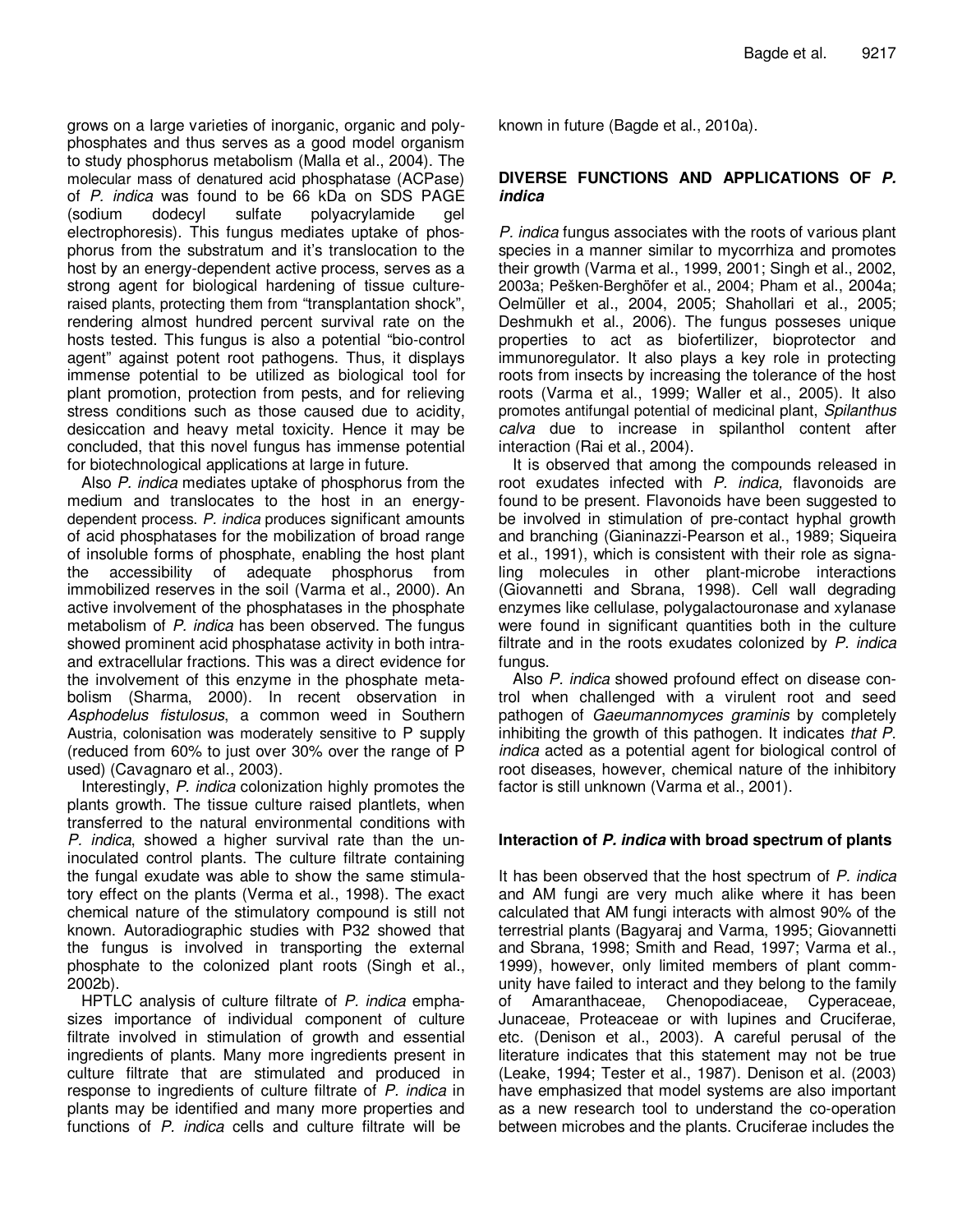model plant, *Arabidopsis thaliana* that lacks symbiotic interactions such as mycorrhizae and rhizobia, however, most species of plants are normally infected by mycorrhizae, but some plant taxa do not usually form recognizable mycorrhization.

Exceptions are however, those belonging to members of Cruciferae, and some members of Chenopodiaceae and Amaranthaceae (Read, 1999; Varma, 1999; Varma et al., 2001). Literature reports that the members of these groups normally do not accept AM fungi. *In vitro studies*, on *P. indica* and *S. vermifera* sensu recorded that these two symbiotic fungi profusely interacted with the root system of the crucifer plants such as mustard (*Brassica junacea*), spinach (*Spinaceae oleracea*), cabbage (*Brassica oleracea* var capitata) (Kumari et al., 2003) and *A. thaliana* (Pham et al., 2004a,b; Peškan-Berghöfer et al., 2004; Shahollari et al., 2005) (Table 1). It would be useful to assess the non-hosts of AM fungi with respect to their interaction with *P. indica* for its further functional characterization. In order to enlighten the molecular events that promote the root growth, the difference in protein expression was analysed and modification arises due to the interaction with the fungus. Membrane-associated proteins from roots were separated by two-dimensional gel-electrophoresis (2D-PAGE) and identified by electrospray ionization mass spectrometry (ESI-MS) and tandem mass spectrometry (MS-MS). *P. indica* consists of secondary metabolites like hydroxamic acids (DIBOA, DIMBOA) which acts as natural pesticides (Varma et al., 2001).

However, the mechanism determining the non-host nature of plant species and preventing the establishment of a functional symbiosis, are not known at generic level till date as similar to AM fungi (Giovannetti and Sbrana, 1998). Nevertheless, present knowledge of the sequential fungal development leading to establishment of functional AM symbiosis suggests that the non-host nature of plants lies in their inability to trigger expression of fungal genes involved in hyphal commitment to the symbiotic status.

# **MEDICINALLY AND ECONOMICALLY IMPORTANT PLANTS**

Many reports indicate the effectiveness of traditional herbs against micro organisms as a result; plants are one of the bedrocks for modern medicine to attain new principles (Evans et al., 2002; Chauhan et al., 2010; Sharma et al., 2010). Medicinal plants have always had an important place in the therapeutic armoury of mankind. Up to 80% of population in developing countries is totally dependent on plants for their primary health care and despite the remarkable progress synthetic organic chemistry of the twentieth century; over 25% of the prescribed medicines in industrialized countries derive directly or indirectly from plants (Newman et al., 2000).

The agro-ecosystem is actually an intervened ecological

system where crop plants also do not perform satisfactorily. Crops often succumb to the poor nutrient supply conditions despite increasing fertilizer usage. The crops under pressure for high yield these days find difficulty in meeting their total needs. Absolute dependence of crop reduction system in the country on chemical fertilizers has led to plateau development or even decline in productivity for such crops. Reinforcing the nutrient supply system with organic nutrient supply system, particularly through use of biofertilizers offers a way out. Sixteen chemical elements are known to be essential for plants. Except C, H, or O, the thirteen other elements are taken up by plants from the soil. With increase in production, nutrient removal by crops from the soil has increased, over four times putting fourfold pressure on the soil. Although annual chemical fertilizer consumption has also increased, it was much below the annual nutrient removal by the crops resulting in a yearly negative balance between nutrient removal and supply.

To guarantee enough food for all and or food security, either the population growth has to be controlled or fertilizer has to be produced to meet the ever increasing demand for plant protein. Present biofertilizer production is far below the projected demand. Applied work related to biofertilizers has been done in India and abroad on a large scale with legume as well as non legumes. While the biofertilizer technology appears to be relevant to poor nations, sophisticated basic research involving enterprise or money which can improve the ability of crops or microorganisms to get the most out of microbiological processes is being increasingly carried out in India and abroad.

It may be possible to integrate the use of more than one biofertilizer or screen for new and novel biofertilizer agents for increasing crop yields. Integrated use of biofertilizers, organic manures and chemical fertilizers would not only give higher yields but also help to maintain soil health by narrowing down the gap between nutrient removal and supply.

Crop production is gaining importance day by day. Having the area of production more or less fixed, increase in productivity needs a sustained nutrient supply also. Development of a steady supply system in the rhizosphere of the crop plants is an urgent necessity of the day. The deterioration effect of chemical fertilizers on the environment is a concern for some time. Maintenance of environmental health and sustenance of food production by stabilizing natural balance have been accepted as the only enduring method. Thus, the plant nutrition management, use of potential organisms to supplement partially chemical fertilizers in agricultural practices has been recognized to have significant potential for a great many years to come. Despite the potential of microbiological nutrient supply, only a few successful examples are known.

India is traditionally the biggest buyer of fertilizers importing some 200,000 tons of urea and ammonia each annually. Hence keeping in view of the national needs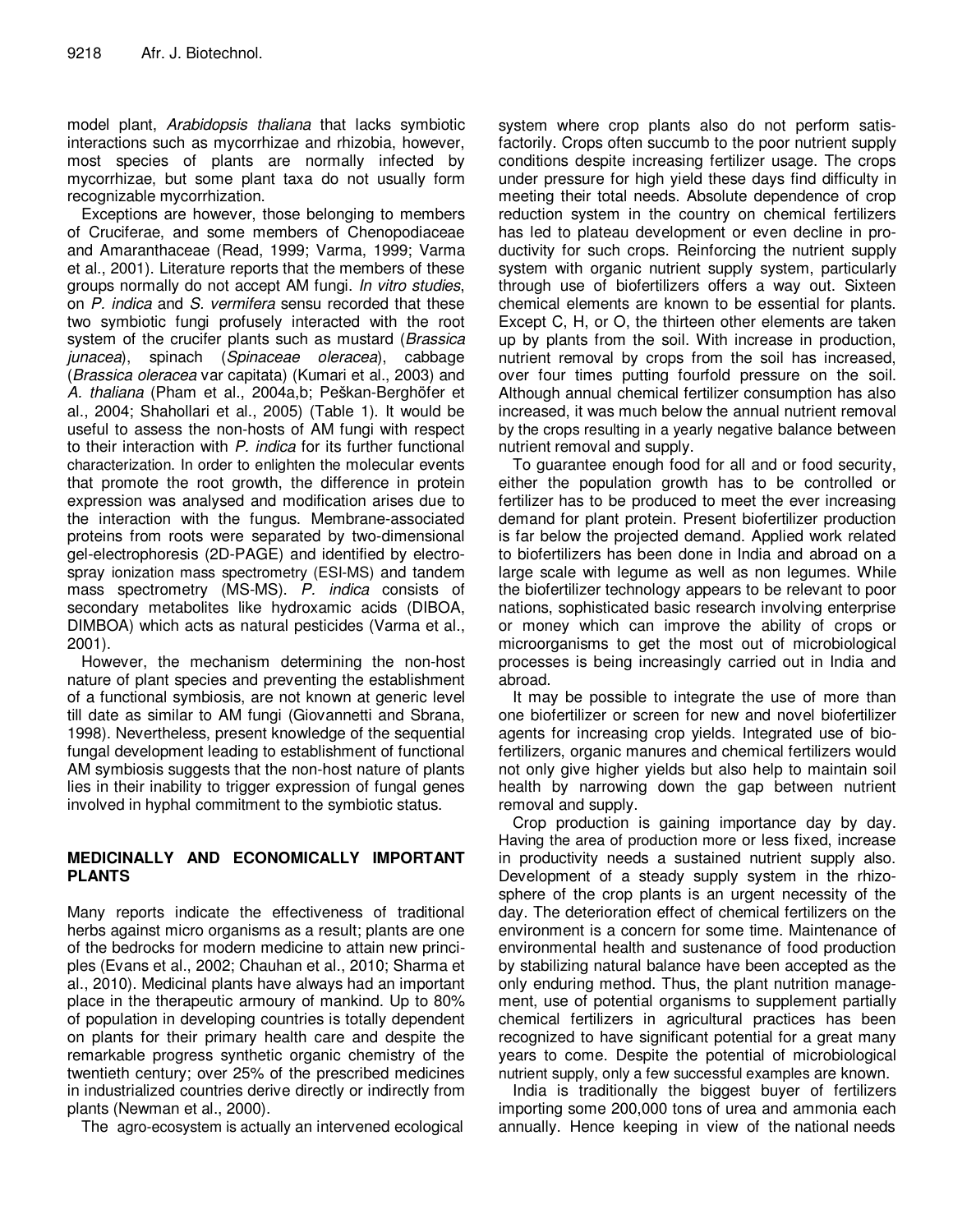**Table 1.** Host of plants interacting with *P. indica.*

*Aneura pinguis* L*.* Dumort. (liverwort) *Cicer arietinum* (gram) *Adhatoda vasica* L. syn. (malabar nut) *Aristolochia elegans Daucus carota* L. Queen Anne's-lace (carrot) *Arachis hypogaea* (groundnut or peanut) *Petroselinum crispum* L. (curly parsley) *Medicago sativa* (alfalfa) *Centella asiatica* (brahmi booti) *Glycyrrhiza glabra* (mulbatti or liquorice) *Cuminum cyminum* (zeera or cumin) *Abrus precatorius* L. (ratti) Foeniculum vulgare (Saunf or fennel) Mimosa pudica (sensitive plant) *Carum capticum* (ajwain) *Vigna unguiculata* ( rajmah or cowpea) *Coriandrum sativum* (dhania or coriander) *Glycyrrhiza glabra Artemisia annua* L. (chinese wormwood) *Acacia catechu* (L.f.) willd (black catechu) *Spilanthes calva* DC (clove) *Nilotica* (L.) willd ( gum) *Stevia rebaudiana* (sweet leaf of paraguay) *Prosopis chilensis Stuntz sys*. (chilean mesquite) *Calendula officinalis* (asteraceae or aster family) *P. juliflora* (Swartz) DC. (honey mesquite) *Arnica spp.* (in asteraceae oraster family) *Abrus precatorius* L. rosary pea (precatory bean) Ave*na sativa* (oat ) *Cicer arietinum* L. (chick pea) *Arabidopsis thaliana* L. Heynh. (mouse ear cress) *Delbergia sisso Roxburg* (rosewood) *Cassia angustifolia* Senna Patti (gallow grass hemp) *Curcuma longa* (turmeric) *Cajanus cajan* (pigeon pea) *Lathyrus odoratus* Linn. (sweet pea) *Terminalia arjuna* L. (arjun tree/stembark) *Pisum sativum* L. (aspen) *Tephrosia purpurea* L. Pers. (sarphunkha/purpurea) *Fragaria vesca* ( strawberry) *Salvia officinalis* (salvia) *Glycine max* L. Merr. (soybean) *Mentha piperita* (peppermint) *Quercus robur* L. (clone DF 159) (oak) *Allium cepa Cymbopogon martinii* staph Van motia (palmarosa) *Allium sativum Colchicum luteum Chlorophytum borivillianum* Baker (musli) *Aloe vera syn. C. tuberosum* Baker (mexican orange) *Zea mays* L. white (maize) *Azadirachta indica* A. Juss (neem) *Coffea arabica* L. (english coffee) *Helianthus annus Elettaria cardamomum* (cardamom) *Dactylorhiza fuchsi* Druce (soo') (spotted orchid *Asparagus racemosus D. purpurella* ( Steph's) soo' (lady orchid) *Populus tremula* L. (aspen) *D. majalis* Rchb. f. (broad leaved marsh orchid) *P. tremuloides* Michx. (clone Esch5) (quaking) *D. maculata* L. Verm. (northern marsh orchid) *Bacopa monniera* L. Wett. (brahmi) *D. incarnata* L. Soo' (early marsh orchid) *Oryza sativa* L. (rice) *Setaria italica* L. (thumb millet) *Secale cereale* (rye) *Sorghum vulgare* Burm. fil. (jujube) *Saccharum officinarum* (Sugar cane) *Hordeum vulgare* L. (barley) *Panicum miliaceum* (common millet) *Secale cereale Zingiber officinalis* (ginger) *Sorghum vulgare* (jowar) *Coleus forskohlii Triticum aestivum Hyoscyamus niger* (henbane) *Zizyphus nummularia* Burm. fil. (jujube) *Datura stramonium* (datura) *Atropa Belladona* (bellodana or deadly nightshade) *Withania somnifera* L. Dunal (winter cherry) *Solanum melongena* L. (egg plant) *Papaver somnife*r*um Picrorhiza kurroa* (kutki) *Ruta graveolens* (rue) *Tectona grandis* Linn. f. (teak) *Mentha piperita* L. (peppermint) *Physalis peruviana* (raspberry or cape gooseberry) *Arabidopsis thaliana Petunia hybrida* (pink flower) *Beta vulgaris* Linn. (beetroot) *Nicotiana tobaccum* L. (tobacco) *Brassica napus* L. (canadian turnip) *N. attenuata* L. (mountain tobacco) *Aristolochia elegans Solanum lycopersicum* (tamatar) *Tecoma radicans Tulsi Vinca rosea Brassica nigra* L (mustard) *Hemidesmus indicus*

*Brassica oleracea* var. botrytis L. (alif) (broccoli) *Brassica oleraceae* L. var capitata (cabbage)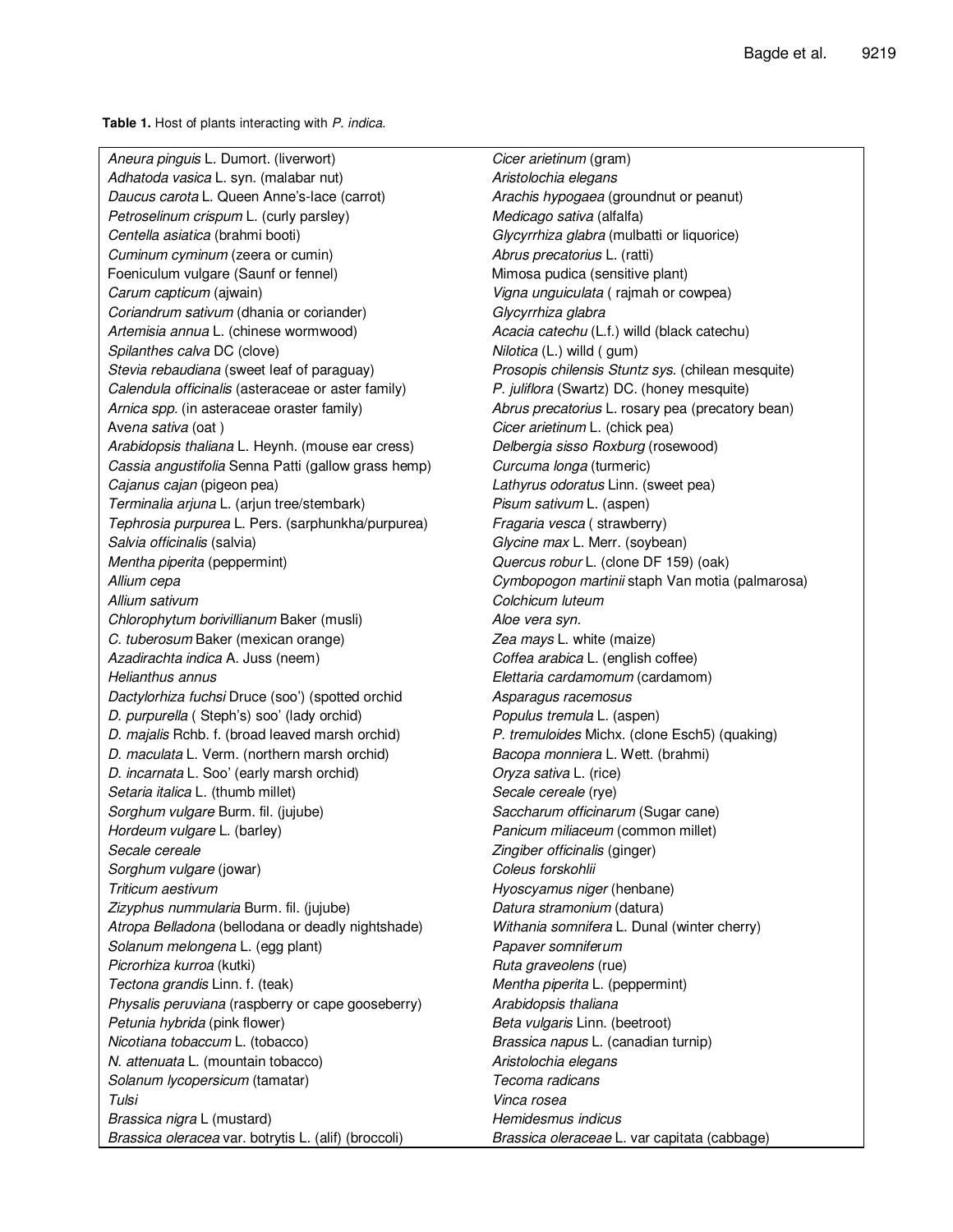Table 1. Cont...

| Dianthus caryophyllus L. (carnation)     | Spilanthes calva                            |
|------------------------------------------|---------------------------------------------|
| Saraca indica                            | Tagetes indica                              |
| Helianthus annus                         | Withania somnifera L. Dunal (winter cherry) |
| Tectona grandis Linn. f. (teak)          | Solanum melongena L. (egg plant)            |
| Genetically modified populus             | Linum sp.                                   |
| Chlorophytum borivillianum Baker (musli) | Bacopa monniera L. Wett. (brahmi)           |
| Tridex procumbens L.                     | Solanum nigrum L.                           |

and international position, it would be most economical to exploit biofertilizers as an alternative. Besides, concentrating on nitrogen and phosphorus nutrients and possibilities of improving growth as well as yield of the crops by other means could be investigated that may include production of vitamins, auxin- like substances, ascorbic acid, Indole acetic acid, indole butyric acid and antibiotics acting against phytopathogens. Some filamentous organisms like the Arbuscular Mycorrhizae (AM) which form symbiotic association with plant roots have the ability to mobilize phosphorus from soil and thereby helping in absorption of P by plant roots.

#### **Economically important plant,** *Helianthus annus*

Asteraceae constitutes one of the largest vascular plants families with about 30,000 species and over 1100 genera. Usually, the members of the family exhibit antimicrobial activity (Rai et al., 1999). Sunflower is cultivated in many places throughout the globe for its high oil content commercially. Commercial varieties contain 39 to 49% oil. Sunflower seeds were the third largest source of vegetable oil world wide following soybean and palm. Sunflower oil is used in certain paints, varnishes and plastics due to its semidrying properties without colour modification associated with oil high in linolenic acid. Also oil is used in manufacture of soaps, and detergents. It is also used as a pesticide carrier, and in the production of agro-chemicals, surfactants, adhesives, plastics, fabric softeners, lubricants and coatings.

### **Medicinally important plant,** *Aristolochia elegans*

*Aristolochia* species are found all over the world. *A. elegans* is a native to South America, Brazil being its home territory. Among its features are: Beautiful foliage, unusual flowers, freedom from pests and ease of growth make this one favourite vines. The flowers make a great conversation piece looking like something out of a Star Trek episode.

*Aristolochia*, a neat little vine is a tender evergreen vine with very unusual flowers and beautiful bright green heart shaped leaves. These are about 7.6 cm long by 5 cm wide and grow closely together to create a dense mass of foliage. Slender woody stems twine gracefully in tight coils around fence wire and other supports lifting itself to heights of 3 to 4.6 m. Species of *Aristolochia* are generally called pipe vines or Dutchman' pipes for this reason.

Members of the genus *Aristolochia* are also called birthworts and are occasionally encountered in herbal preparations as a remedy for various ailments as well as to ease the pain of childbirth. They were sometimes used to treat malaria and other diseases. Many *Aristolochia* species contain the alkaloid aristolochic acid and other components. All of these plants are highly toxic, especially to kidneys. Incorrect doses can cause vomiting, pain and even death. Species of *Aristolochia* have been cultivated for use in folk medicine (Kimura and Kimura, 1981). Aristolochiaceae family members are widely used in traditional medicine and homeopathy (Lopes et al., 2001).

To meet the food and therapeutic needs of ever increasing population of human race, variety of means and methods are being adopted which include enhancing production in quality and quantity using high yielding seeds and through application of growth and yield increasing fertilizers. Among fertilizers, the bio fertilizers have great potential for supplying nutrients at the minimum energy utilization to agricultural crops and medicinal plants and they are cost effective too. The importance and necessity of use of such bio fertilizers in crop systems are also well established now (Subba, 1981). Use of biofertilizers is increasing very fast primarily to preserve the quality of soil for ecological reasons and to maintain soil fertility on a sustainable basis (Watanabe, 1986; Okon, 1988; Kaushik, 1985). Number of biofertilizers or microbial inoculants have been developed and enlisted so far (Tandon, 1992).

## **Effect of** *P. indica* **culture filtrate on economic and medicinal plants**

Not only the fungal mycelium of *P. indica* forming symbiotic association that promoted plant growth but also culture filtrate of mycelium equally exerted positive effect on plant growth. The culture filtrate of the mycelium contains fungal exudates, hormones, enzymes, proteins, etc. A very small amount (50 µl) was sufficient to promote root as well as shoot growth in the culture tube experiment. In pot culture of plant however, 15 ml of freshly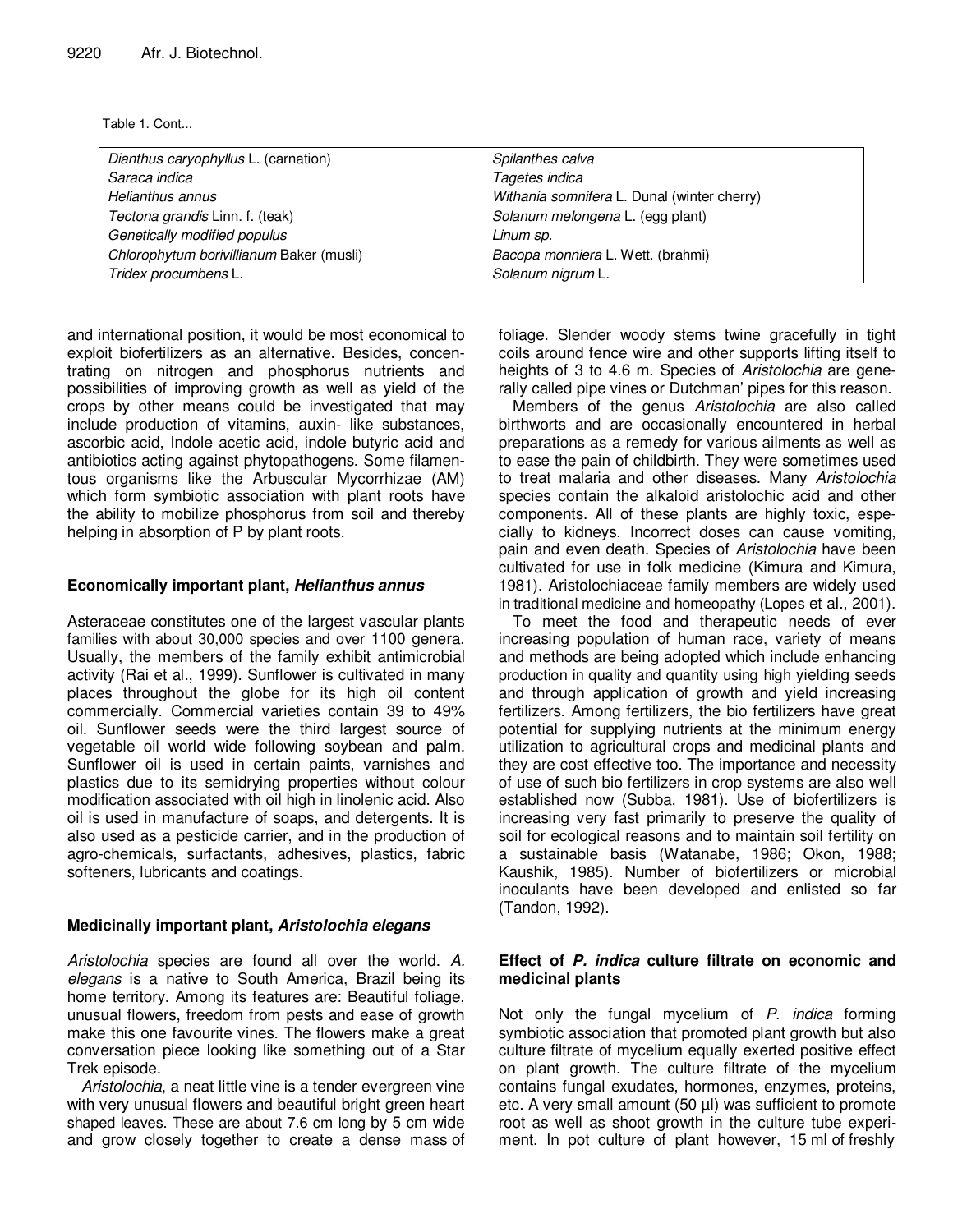eluted culture filtrate was used for application to the pot. This resulted in increase of root length, shoot length and plant biomass in *P. indica* treated host plants, maize, bacopa and tobacco. Also similar observations were reported in culture tube experiments with the induction of secondary roots (Varma et al., 2001). This remains to be the first report of its kind showing positive impact of *P. indica* culture filtrate on promotion of plant growth.

These findings were further corroborated by the observations of Singh et al. (2003) who observed that culture filtrate of *P. indica* initially showed significant increase in neem and maize plant growth, and development over the control, however, the impact was steadily slowed down over the period of one year. Nevertheless, the plant height was invariably higher than those received AM fungi or none (Kumari, 2002; Kumari et al., 2004).

Potential of *P. indica* biomass for promoting growth of many plants (above 145 plants) has been documented so far. However, impact of *P. indica* culture filtrate on plant growth promotion has been studied only in few plants. The study makes a good addition to this novel aspect of *P. indica*.

In view of immense importance of *P. indica*, studies were carried out to investigate the effect of *P. indica* culture filtrate on the growth of medicinal plant, *A. elegans* and an alkaloid aristolochic acid in the plant extract with effect on growth and yield of oil content of economic plant, *H. annus* (Sunflower) as a model to reckon with. Also it involved studying conditions of bulk production of the fungus in fermenter to be formulated as biofertilizer for economic use. Characterization of *P. indica* by HPTLC analysis and quantitative analysis of microbial rhizospheric flora was also carried out (Bagde et al., 2010 a, b, c, d).

Impact of *P. indica* culture filtrate was studied in *H. annus* in greenhouse. Treatment with *P. indica* culture filtrate promoted overall growth of the plant in terms of increased, root collar diameter, number of secondary roots, root length, root weight, stem diameter, stem height, number of leaves, length and width of leaf, flower number, flower diameter, flower dry weight, number of seeds, weight of seeds and total biomass as compared to untreated control plants. Seed oil content considerably increased in treated plants (Bagde et al., 2010c).

Supplementation of culture filtrate in the substratum growing *A. elegans* Mart promoted overall biomass, rendered greener and improved leaf texture and improved active ingredient-aristolochic acid. In contrast, in unsupplemented control, the plant growth was stunted and foliage mass was reduced. Treatment of *A. elegans* plants with culture filtrate of *P. indica* exhibited significant increase in growth with respect to plant height, leaf diameter, length and dry weight, total biomass and aristolochic acid contents of the plants than untreated plants (Bagde et al., 2010d).

*P. indica* culture filtrate treated plants attained highest height, increased total biomass and important ingredients

like oil and aristolochic acid as compared to untreated control plants. These effects may be due to production of addition of known and unknown compounds from culture filtrate that influenced plant development, with nonspecific mechanism of interactions. There existed a positive phytopromotional correlation between addition of *P. indica* culture filtrate and *H. annus* and Aristolochia plants. Also confirmed by quantification of rhizospheric soil test, where it showed higher population of actionmycetes, bacteria and fungi. These results indicate the possibility of carbon drain efflux. Present study indicated that *P. indica* is quite efficient for increasing not only total biomass of the two plants studied but also medicinally and economically important ingredients such as seed oil in *H. annus* and aristolochic acid in *A. elegans*.

In order to get bulk culture of *P. indica* for formulation in commercially and economically cost effective bio fertilizer, it was cultivated in a 5 L capacity fermenter (New Brunswick, USA). The medium used was Aspergillus medium. *P. indica* was grown in Aspergillus medium which was the best medium for optimum growth as was evident by flask culture experiment with the organism. Various parameters of the fermentation were measured, maintained and recorded over the period of 20 days. It was observed that the pH of the medium in the range of 6.5 to 6.7 was more favourable for optimum growth of the organism. Temperature range of 25 to 35 was favourable for the growth of *P. indica* and not affected adversely. However, the temperature of 30°C was optimum and more favourable for optimum growth of *P. indica*. Oxygen requirement of the culture was fulfilled by forcing filtered air at 1.0 LPM concentration via sparger and it gave satisfactory results. Air bubbles were released in fine air bubble form and impeller distributed it efficiently throughout the growth medium. Baffles helped in process of agitation and avoided vortex formation. Growth proceeded is most obvious and satisfactorily mannered under the optimized conditions. Though there was short lag period, growth of the organism commenced soon as was evident by optical density readings taken subsequently after inoculation. Sporulation was observed in normal course due to optimization of growth conditions. The bulk culture of *P. indica* so obtained in fermenter was formulated into fertilizer (Bagde et al., 2010b).

Composition of Kaefer medium was the best growth medium for the optimum growth of *P. indica*. Other parameters required for optimum growth determined were pH (6.5), temperature (28°C), nutritional requirements (such as carbon from glucose, nitrogen from aspargine and peptone and yeast extract, potassium from KCL, and phosphorus from KH2PO4.

SDS-PAGE protein analysis of roots of two plants treated with *P. indica* culture filtrate showed qualitative and quantitative differences in polypeptides as compared to untreated control plants. A total of 7 and 12 protein bands were observed in control and *P. indica* treated *H. annus* (Sun gold) plants. At least 4 additional protein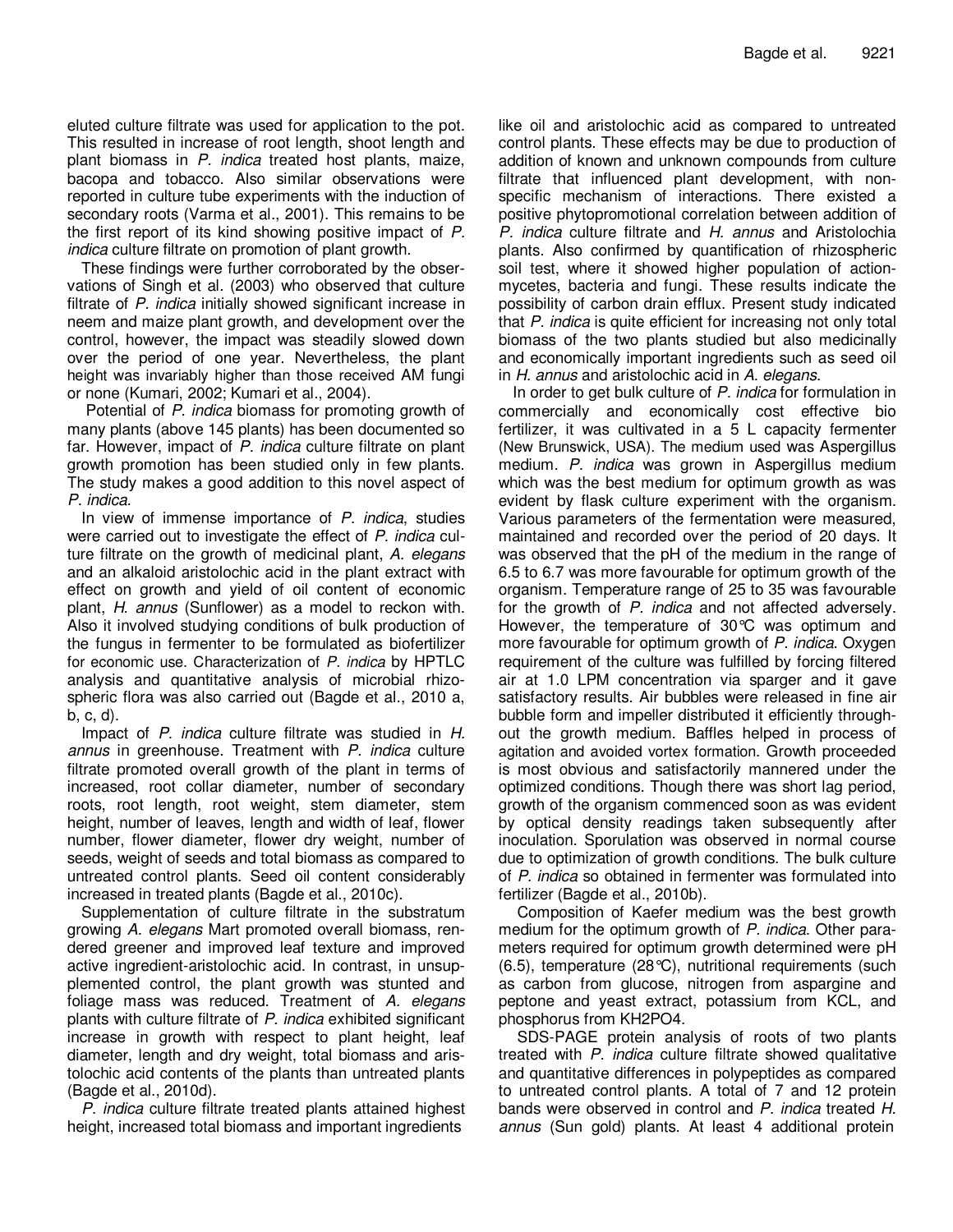bands were absent in untreated control roots while these were prominently present in *P. indica* treated plants. As the amount of protein samples loaded in all the wells were identical, nature of bands in respect of fairness and prominence reflected up and down regulation of the protein. Approximate molecular weight determination of faint and prominent nature of the bands have shown that certain additional proteins were seen in *P. indica* treated plants that might be responsible for favourable growth development of the plant (Bagde, 2010).

In short, *P. indica*, a root colonizing fungus which is cultivable axenically, uniquely possesses multifunctional properties such as plant promoter, plant protector, resistance against heavy metals, bio herbicide, immunemodulator, resistance against temperature, salt tolerance as bio fertilizer and tool for basic research.

# **Mechanism of interaction of** *P. indica* **with plants**

As per Sirrenberg et al. (2007) mechanism by which *P. indica* promotes the growth of plants is not yet very clear, although some studies have implicated various ingredients from *P. indica* or induced by it in plants for its positive effects, such as Indole-3-acetic acid (IAA) production in culture filtrate by *P. indica* or induction of IAA in plants, proteins in *P. indica* showing similarity to myrosinase binding and myrosinase associated proteins raising IAA that triggered growth promotion in plants. Leucin rich repeated protein production in plants, mediated by the endophyte, phytohormones, endophyte acting as modulator elevating nitrate assimilation and /or starch degradation in plants could be responsible for its positive impact on plants. Also improvement in the growth of the plant may be due to induction of systemic resistance by *P. indica* against diseases in the plants as has been reported by many researchers. The fungus has been sequenced by European scientists.

Sirrenberg et al. (2007) also contended that although mechanism by which *P. indica* improved the growth of plants was still unclear, at least in Arabidopsis, it is observed that the effect was due to diffusible factor that could be IAA, as *P. indica* produces IAA in culture filtrate. It is suggested that auxin production affecting root growth was responsible for or at least contributed to the beneficial effect of *P. indica* on its host plants. Sufficient quantities of IAA in culture filtrate of axenically grown *P. indica* were detected and it was observed that culture filtrate caused described root phenotype implicate production of auxin by the fungus. In addition, the fungus may induce auxin production in the plant (Peškan-Berghöfer et al., 2004).

Also in Arabidopsis, it was observed that cell wall extract from the fungus *P. indica* promoted growth of seedlings and induced intracellular calcium elevation in roots. The extract and the fungus also induced a set of genes in Arabidopsis roots including some with  $Ca^{2+}$ 

signaling related functions. The cell wall extracted induced cytosolic Ca<sup>2+</sup>elevation in the roots of Arabidopsis and tobacco (Vadassery et al., 2009) and it was revealed that sequential cytoplasmic nuclear calcium elevations resulted in better plant performance when plant and fungus *P. indica* interacted. The beneficial interaction of Arabidopsis with growth promoting *P. indica* provides a nice model system to unravel signaling events to mutualistic or pathogenic plant/fungus interactions. Similarly in Arabidopsis, *P. indica* requires jasmonic acids signaling and cytoplasmic function of NRR1 to confer systemic resistance (Stein et al., 2009).

Serfling et al. (2007) evaluated the performance of *P. indica* in different substrata under greenhouse and field conditions and observed that *P. indica* colonization increased plant biomass in winter wheat. In greenhouse experiment, severity of the pathogen of leaf (*Blumeria. graminis*), stem (*Pseudocercosporella herpotrichoides*), and root (*Fusarium culmorum*) got reduced significantly, while in field experiments, symptoms caused by leaf pathogen did not differ in *P. indica* colonized plants as compared to untreated plants control. In the field, *P. herpotrichoides* disease severity was significantly reduced in plants colonized by the endophyte. In *P. indica,* colonized plants number of sheath layers and hydrogen peroxide concentration increased after *B. graminis* attack, suggesting that root colonization caused induction of systemic resistance or priming of the host plant.

Schäfer et al. (2009a) studied role of phytohormones in plant root, *P. indica* mutualism and stressed importance of phytohormones for compatibility in plant root *P. indica* associations. Schäfer et al. (2009b) studied molecular basis for barley root colonization with mutualistic *P. indica* by global gene expression profiling, metabolic profiling and genetic studies and implicated gibberellin as a modulator of the roots basal defence innate immunity. It is reported that *P. indica* contains substantial amounts of an acid phosphatase which has the potential to solubilise phosphate in the soil and delivers it to the plant (Malla et al., 2004). It was also demonstrated that growth promotion of Arabidopsis seedlings was associated with a massive uptake of phosphate from the growth medium (Shahollari et al., 2005).

Felle et al. (2009) observed that the fungus, *P. indica* induced fast root surface pH signaling and primed systemic alkalinization of the key apoplast powdery mildew infection in *Hordeum vulgare* L. and speculated that the primed pH increase was indicative of and supported the potential systemic response to *B. graminis* f.sp. hordeii induced by *P. indica*. Molitor et al. (2009) studied induced resistance triggered by *P. indica* and observed that two factors, plant hormone ethylene and proteobacterium Rhizobium radiobacter played role in the induced systemic resistance (ISR) response mediated by *P. indica*. *P. indica* mediates stress tolerance to colonized plants. However, it still has to be elucidated to what extent the host physiology is redirected by the endophyte to cause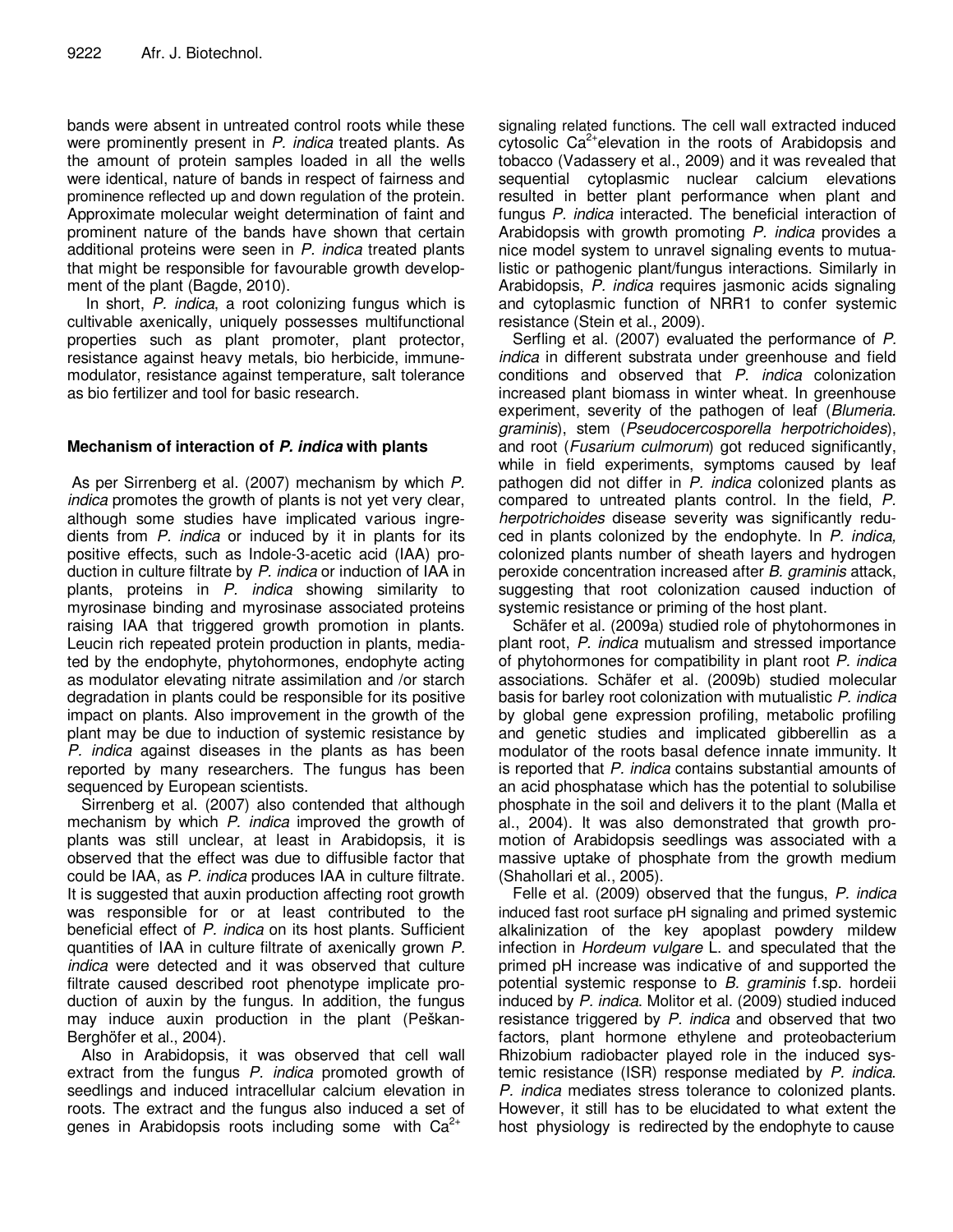the effects mentioned (Schäfer et al., 2007). Yadav et al. (2010) performed cloning and the functional analysis of gene encoding phosphate transporter (PiPT) from *P. indica*. Expression of PiPT was localized to the external hyphae colonized with maize (*Zea mays)* plant root which suggested that external hyphae were the initial site of phosphate uptake from the soil. Higher amounts of phosphate was found in plants colonized with wild type *P. indica* than that of non colonized and plants colonized with KD-PiPT *P. indica* mutant. Observations suggested that PiPT is actively involved in the phosphate transformation and in turn *P. indica* helps in improvements of the nutritional status of the host plant.

When impact of *P. indica* on tomato growth and on interaction with fungal and viral pathogens was studied, it was observed that *P. indica* colonized the roots and improved the growth of tomato resulting in increased biomass of leaves by up to 20%. Limitation of disease severity caused by *Verticillium dahliae* by more than 30% was observed on tomato plants colonized by the endophyte. Also *P. indica* influenced the concentration of pepino mosoic virus in tomato shoots. Most importantly, the endophyte increases tomato fruit biomass (Fakhro et al., 2010). Nautiyal et al. (2010) studied interaction among *Paenibarthus lentimorbus, P. indica* and their consortia with native rhizobial population in the rhizosphere of *Cicer arietinum,* and reported that number of nodules and dry weight per plant was significantly enhanced. N, P, K uptake by plants was found to be maximum in *P. lentimorbus* treated plants followed by *P. indica* as compared with un-inoculated control plants. Treatments with *P. lentimorbus* and *P. indica* and their consortia significantly enhanced plant height in a 34.44, 19.73 and 35.32%, respectively; number of nodules in a 138.86, 94.09 and 133.95%, respectively; a dry weight in a 64.56, 44.0 and 53.16% respectively, as compared to uninoculated plants. *P. indica* is a wide-host root colonizing endophytic fungus which allows the plants to grow under extreme physical and nutrient stress. It functions as a plant promoter, and biofertilizer in nutrient deficient soils, as a bioprotector against biotic and abiotic stresses including root, leaf pathogens and insect invaders, inducing early flowering, enhanced seed production and stimulation of active ingredients in medicinal plants. Positive increments are established for many plants of economic importance (Oelmüller et al., 2009).

Bagde et al. (2010 a, b, c, d) studied the impact of *P. indica*, a novel fungus on growth and yield of oil of commercially important plant *H. annus*. Also Impact of *P. indica* on growth and yield of aristolochic acid in *Aristolochia elegans*, a medicinally and important plant was studied. Optimum conditions for cultivation of *P. indica* was carried out, mass cultivation of *P. indica* in 5 L New Brunswick fermenter was carried out and formulation of *P. indica* biomass and culture filtrate in the form of bio fertilizer was carried out. Characterization of *P. Indica* culture filtrate by HPTLC was done, Electron

microscopic study of *P. indica* was carried out. Biological spectrum of rhizospheric soils of two selected plants was carried out and molecular studies for protein profiling of *P. indica* and plant roots of plants under investigation were carried out (Bagde, 2010).

# **CONCLUSION**

Potential of symbiotic fungus, *P. indica* cell mass for promoting growth of many medicinally and economically important plants has been documented so far. Also, impact of its culture filtrate on plant growth and its essential ingredients has been reported. Hence, Present investigation was carried out to characterize culture filtrate of *P. indica* by HPTLC analysis to ascertain mechanism of its action on plant growth. HPTLC analysis of *P. indica* culture filtrate revealed that it contains carbohydrates and saponins and in addition it may contain other ingredients of interest. Plant growth promotion effect of culture filtrate may be due to production or addition of known and unknown compounds from culture filtrate. It may contain many known and unknown constituents including hormones and enzymes, etc. This is confirmed by quantification of microorganisms in rhizospheric soil testing of plants, *H. annus* and *A. elegans* treated with culture filtrate of *P. indica* wherein it showed maximum number of bacteria, actinomycetes and fungi as compared to untreated plants (Bagde et al., 2010a).

# **FUTURE PROSPECTS OF** *P. INDICA*

The high potential of multifaceted fungus, *P. indica* has tremendous applications in future as biofertilizer, protector and immunoregulator which will be helpful in improving quality of not only plants but also ultimately of food, nutrition, medicine and overall quality of human life. Also the fungus has been reported to possess good quantity of antioxidants. Mechanism by which *P. indica* promotes the growth of plants is unclear but some studies have implicated various factors induced by it in plants that were responsible for its positive effects. The continuous studies are bound to unravel yet unknown potential and properties of this fungus. In addition, it may have following prospects in future:

1. This investigation opens avenues for mass cultivation with value addition of economically important plant, Helianthus and medicinal plant Aristolochia with application of *P. indica* culture filtrate so as to increase commercial potential of the plants and their essential ingredients 2. New and novel fungus, *P. indica,* covers multidimensional characteristics which are not covered by any other existing genus. This study is a new feather in applications of its culture filtrate besides its already known applications of cells so far.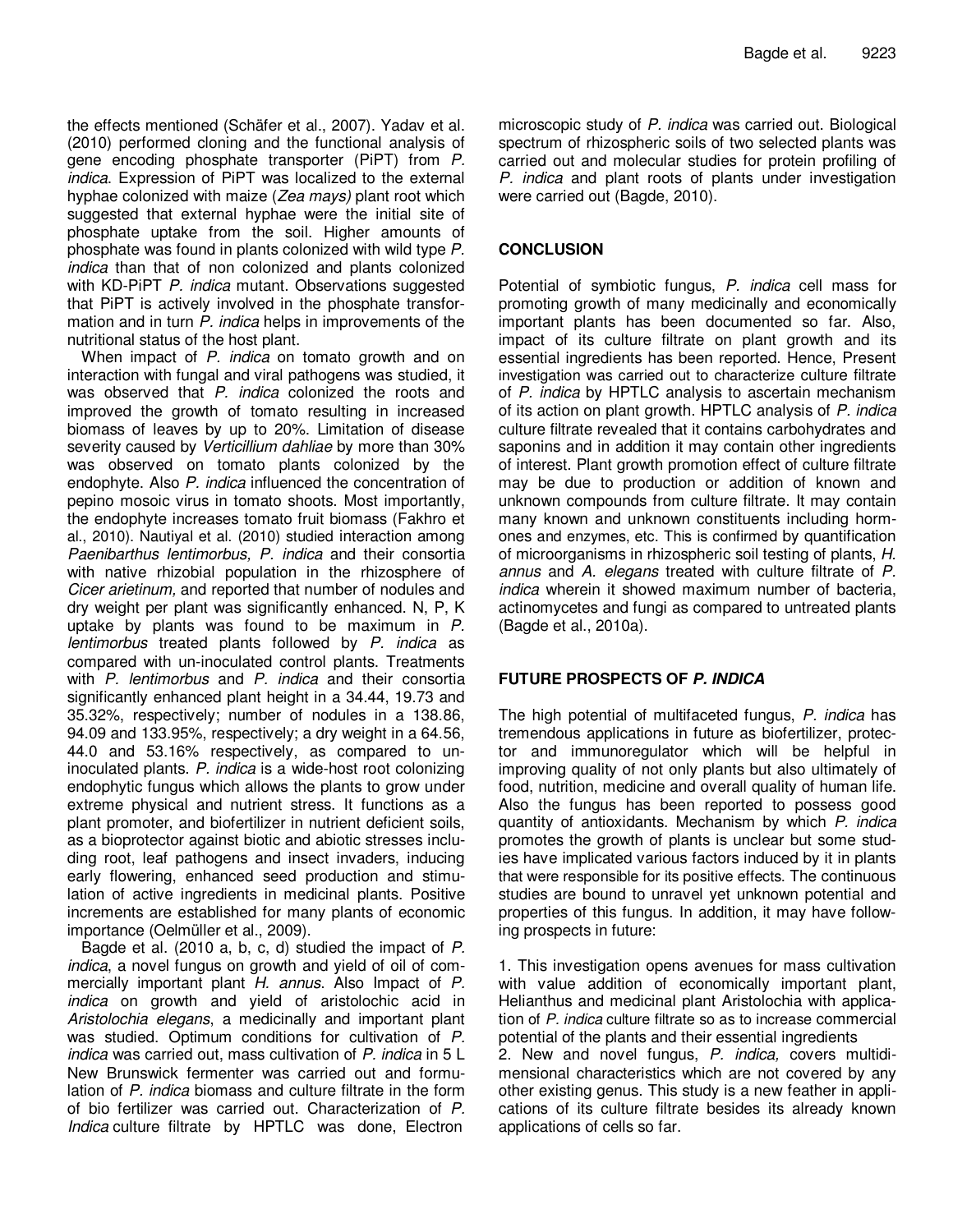3. New fungus, *P. indica,* acts as a plant stimulator and pathogenic inhibitor. This opens new prospects for its application in agriculture, floriculture, viticulture and reclamation of degraded and heavily mined soils. Mechanisms of interactions of action of *P. indica* with biota like plants and animals and other microorganisms could be clearer in future

4. Avenues are opened to formulate *P. indica* into large scale production in fermenter to be formulated as bio fertilizer.

5. Unlike other fungi or AM fungi used as bio fertilizer, *P. indica and* AM like fungus can be used in form of culture filtrate for further development and formulation into a bio fertilizer.

6. HPTLC of culture filtrate of *P. indica* emphasizes importance of individual component of the culture filtrate involved in stimulation of growth of the plants.

7. There are prospects that ingredients present in culture filtrate, stimulated and produced in response to ingredients of culture filtrate in plants will be identified in future thereby opening more avenues of applications of *P. indica*.

8. *P. indica* is by now well established as bio fertilizer, bio protector, immunoregulator and agent for biological hardening of tissue cultured plants.

9. Many more properties and functions of *P. indica* cells and culture filtrate will be known in future

#### **REFERENCES**

- Bagde US (2010). Impact of Bio inoculants on economically important plants: Development and Formulations. D. Sc. Thesis submitted to Amity University Uttar Pradesh, India
- Bagde US, Prasad R, Varma AK (2010a). Characterization of culture filtrates of Piriformospora indica. Asian J.Microbilol. Biotech. Env. Sc. 12: 805-809.
- Bagde US, Prasad R, Varma AK (2010b). Mass cultivation of Piriformospora indica in New Brunswick Fermenter and its formulation as biofertilizer. Asian J. Microbiol. Biotech. Env. Sc. 12: 911-916.
- Bagde US, Prasad R, Varma AK (2010c). Influence of culture filtrate of Piriformospora indica on growth and yield of seed oil in Helianthus annus. Symbiosis (U S A) (Accepted).
- Bagde US, Prasad R, Varma AK (2010d). Impact of culture filtrate of Piriformospora indica on biomass and synthesis of active ingredient aristolochic acid in Aristolochia elegans Mart. Symbiosis (U S A) (Accepted).
- Bagyaraj DJ, Varma A (1995). Interaction between arbuscular mycorrhizal fungi and plants, and their importance in sustainable agriculture in arid and semi-arid tropics. In: Advances in Microbial Ecology. JG Jones, Plenum Press, NY, 14: 119-142.
- Bhatnagar K, Varma A (2006). The healthy marriage between terrestrial orchids and fungi. J. Hill Res., India, 19: 1-12.
- Biswas BC, Tewtia RK, Prasad, N Das S (1994). Biofertilizers in Indian agriculture. Fertilizer Association of India, New Delhi.
- Blechert O, Kost G., Hassel A, Rexer RH, Varma A (1999). First remarks on the symbiotic interactions between Piriformospora indica and terrestrial orchids. (Eds) Varma A and Hock B In: Mycorrhizae 2nd Edition, Springer-Verlag, Germany pp. 683-688.
- Cavagnaro TR, Smith FA, Ayling SM, Smith SE (2003). Growth and phosphorus nutrition of a Paris-type arbuscular mycorrhizal symbiosis. New Phytol. 157: 127-134.
- Chauhan G, Sharma M, Varma A, Kharkwal H (2010) Phytochemical analysis and anti-inflammatory potential of Fenugreek. Medicinal

Plants 2: 39-44

- Cox PA, Balick MJ (1994). The ethnobotanical approach to drug discovery. Scientific American 271: 82-87.
- Denison RD, Bledsoe C, Kahn M, Gara FO, Simms EL, Thomashow LS (2003). Cooperation in the rhizosphere and the "free rider" problem. Ecol. Soc. Am. 84: 838-845.
- Deshmukh S, Huckelhoven R, Schafer P, Imani J, Sharma M, Weiss M, Waller F, Kogel KH (2006). The root endophytic fungus Piriformospora indica requires host cell death for proliferation during mutualistic symbiosis with barley. Proc. Natl. Acad. Sci. USA, 103: 18450-18457.
- Evans CE, Banso A, Samuel OA (2002). Efficacy of some nupe medicinal plants against Salmonella typhi: an in vitro study. J. Ethnopharmacol. 80: 21-24.
- Fakhro A, Andrade-Linares RD, Bargen S, Bandte M, Biittner C, Grosch R, Schwarz D, Franken P (2010). Impact of *Piriformospora indica* on tomato growth and on interaction with fungal and viral pathogens Mycorrhiza 20: 191-200.
- Felle HH, Waller F, Molitor A, Kogel KH (2009). The mycorrhiza fungus Piriformospora indica induces fast root-surface pH signalling and primes systemic alkalinisation of the leaf apoplast upon powdery mildew infection. Mol. Plant-Microbe Interactions, 22: 1179.
- Gianinazzi-Pearson V, Branzanti B, Gianinazzi S (1989) In vitro enhancement of spore germination and early hyphal growth of a vesicular-arbuscular mycorrhizal fungus by host root exudates and plant flavonoids. Symbiosis, 7: 243-255.
- Giovannetti M, Sbrana C (1998) Meeting a non-host: the behaviour of AM fungi. Mycorrhiza, 8: 123-130.
- Gupta PK (1997). Elements of Biotechnology. Rastogi publication. Meerut.
- Hardy RWF (1974). Potential impact of current a biological research on the problem of providing fixed nitrogen. Proceedings of the International symposium on nitrogen fixation at Washington State University, Pullman, Washington. June.
- Hill TW, Käfer E (2001). Improved protocols for aspergillus medium: trace elements and minimum medium salt stock solutions. Fungal. Genet. News Lett. 48: 20-21.
- Iwa MW, Duncan AR, Okunjii CO (1999). New antimicrobials of plant origin. In: J. Janick (ed), Perspectives on new crop and new uses. ASHS press Alexandria, VA. pp. 475-462.
- Karaman I, Sahin F, Gulluce M, Ogutcii H, Sengul M (2003). Antimicrobial activity of aqueous and methanol extract of Juniperus oxycedrus L. J. Ethnopharmacol. 2837: 1-5.
- Kaushik BD (1985). Blue green algae in rice cultivation. Proceeding of soil Biology Symposium. HAU. Hissar. pp. 261-272.
- Kimura K, Kimura T (1981). Medicinal Plants of Japan in Colour; Koikushe Publishing Co. Tokyo. p. 63
- Kumari M (2002). Mycorrhizae for betterestablishment of neem plantlets (biological hardening) and enhancement of therapeutic properties., Thesis submitted to B. R. Ambedkar Bihar University. Muzaffarpur for the award of the degree of doctor of Philosophy in botany.
- Kumari R, Pham GH, Prasad R, Sachdev M, Srivastava A, Yadav V, Verma PK, Sharma S, Malla R, Singh A, Maurya AK, Prakash S, Pareek A, Rexer KH, Kost G, Garg AP, Oelmueller R, Sharma MC, Varma A (2004). Piriformospora indica: Fungus of the millennium. In: Basic Research and Applications: Mycorrhizae (Podila, G. and Varma, A. eds) IK International-India, New York and Kluwer academic Press, Holland, pp. 259-295.
- Kumari R, Yadav HK, Bhoon YK, Varma A (2003). Colonization of cruciferous plants by Piriformospora indica. Curr. Sci. 85: 1648.
- Leake JR (1994).The biology of myco-hetrotrophic (saprophytic) plants, New Phytol. 127: 171-216.
- Li-Sian S, Ping-Chung K, Yao-Lung T, Amooru GD, Tian-Shung W (2004). The alkaloids and other consitituents from the root and stem of Aristolochia elegans. Bioorg. Med. Chem. 12: 439-446.
- Lopes X, Nascimento IR, Silva T, Da LM (2001). Phytochemistry of the Aristolochiaceae family. In: Mohan RMM (Ed.), Research Advances in Phytochemistry. Global Res. Network, Kerala, 2: 19-108.
- Malla R, Prasad R, Kumari R, Giang PH, Pokharel U, Oelueller R, Varma A (2004). Phosphorus solubilizing symbiotic fungus: Piriformospra indica. Endocytobiosis Cell Res. 15: 579-600.
- Molitor A, Kogel KH (2009). Induced resistance triggered by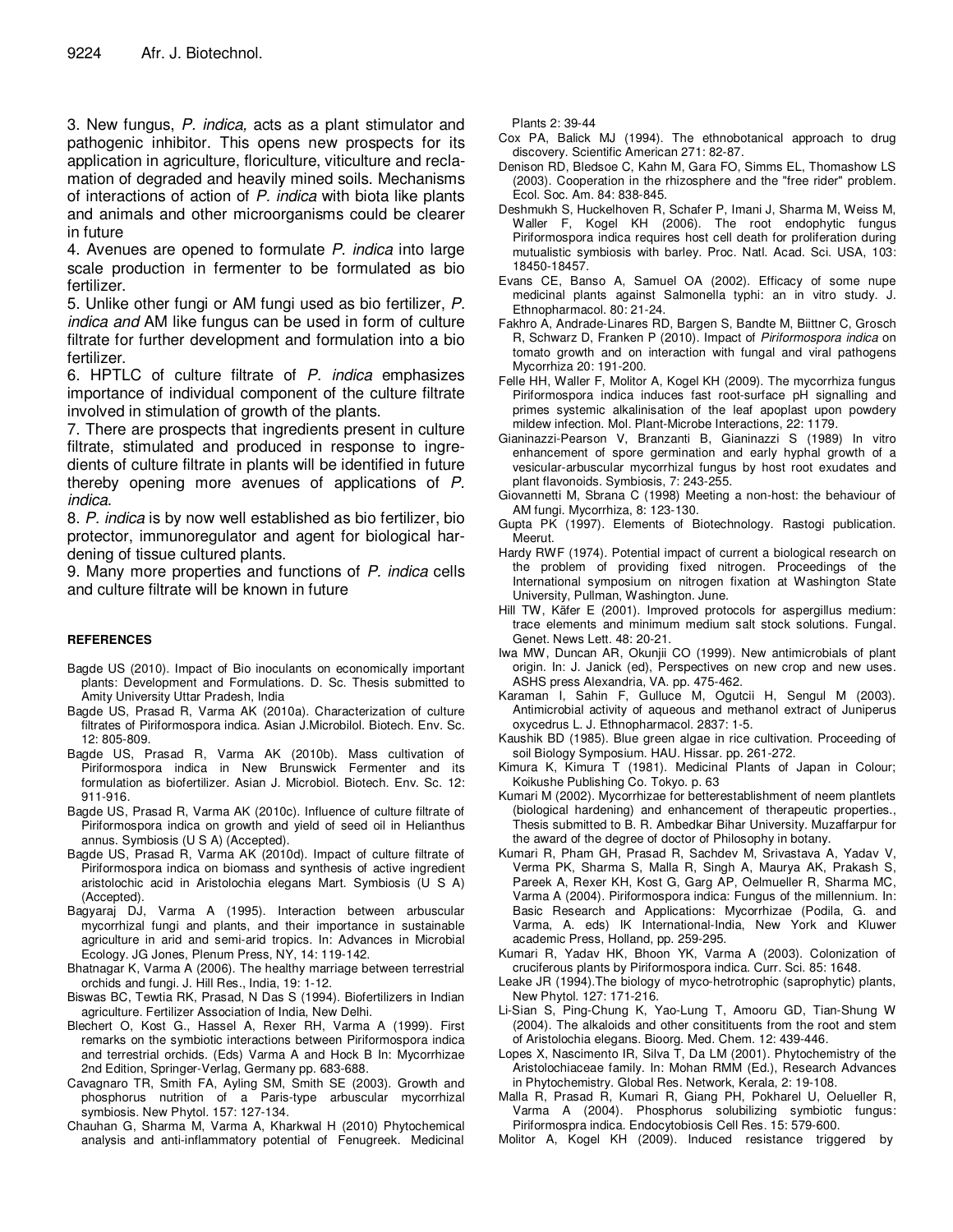Piriformospora indica. Plant Signaling Behav. 4: 215-216.

- Nautiyal CS, Chauhan PS, Mehta DS, Seem K, Varma A, Staddon WJ (2010). Tripartite interactions among Paenibacillus lentimorbus NRRL B-30488, Piriformospora indica DSM 11827, and Cicer arietinum L. World J. Microbiol. Biotechnol. 26: 1393-1399.
- Newman DJ, Cragg GM, Snader KM, (2000). The influence of natural products upon drug discovery. Nat. Prod. Rep. 17: 215-234.
- Oelmüller R, Shahollari B, Peskan-Berghöfer T, Trebicka A, Giang PH, Sheramati I, Oudhoff M, Venus, Altschmied L, Varma A (2004). Molecular analyses of the interaction between Arabidopsis roots and the growth-promoting fungus Piriformospora indica. Endocytobiosis Cell Res. 15: 504-517.
- Oelmüller R, Sherameti I, Tripathi S, Varma A (2009). Piriformospora indica, a cultivable root endophyte with multiple biotechnological applications. Symbiosis, 49: 1-18
- Okon Y (1988). Biological nitrogen fixation; Recent developments by NS SubbaRao (Ed). Oxford and ILBH Publishing Co. New Delhi. pp. 175- 197.
- Peškan-Berghöfer T, Shahollari B, Pham HG, Hehl S, Markent C, Blank V, Kost G, Varma A, Oelmüller R (2004). Association of Piriformospora indica with Arabidopsis thaliana roots represent a novel system to study beneficial plant-microbe interactions and involve in early plant protein modifications in the endocytoplasmic reticulum and in the plasma membrane. Physiol. Plant, 122: 465-471.
- Pham GH, Singh An, Malla R, Kumari R, Saxena AK, Rexer KH, Kost G, Luis P, Kaldorf M, Buscot F, Herrmann S, Peskan T, Oelmüller R, Mittag M, Declerck S, Hehl S, Varma A (2004a). Interaction of Piriformospora indica with diverse microorganisms and plants. (Eds) Varma A, Abbott L, Werner D and Hampp R In: Plant Surface Microbiology. Springer-Verlag, Germany, pp. 237-266.
- Pham HG, Kumari R, Singh A, Malla R, Prasad R, Sachdev M, Kaldorf M, Buscot F, Oelmüller R, Hampp R, Saxena AK, Rexer KH, Kost G, Varma A (2004b). Axenic culture of symbiotic fungus Piriformospora indica. In: Plant Surface Microbiology (Varma, A.; Abbott, L.K.; Werner, D. and Hampp, R. eds) Springer-Verlag, Germany, pp. 593- 613.
- Prasad R, Pham GH, Kumari R, Singh A, Yadav V, Sachdev M, Peškan-Berghöfer, T, Hehl S, Oelmüller R, Varma A (2005) Sebacinaceae: Culturable mycorrhiza-like endophytic fungi and their interaction with non-transformed and transformed roots. In: Root Organ Culture of Mycorrhizal Fungi (Declerck, S. ed), Springer-Verlag, Germany, pp. 293-312.
- Rai MK, Varma A (2005). Arbuscular mycorrhiza-like biotechnological potential of Piriformospora indica, which promotes the growth of Adhatpda vasica Nees. Elect. J. Biotechnol. Chile, 8: 107-112.
- Rai MK, Acharya D (1999). Screening of some Asteraceae plants for antimycotic activity. Compositae News Lett. 34: 37-43.
- Rai MK, Acharya D, Varma A, Chikhale NJ, Wadegaonkar PA, Thakare PV, Ramteke AP, Kirpan P, Shende S (2001). Arbuscular mycorrhizal fungi in growth promotional of medicinal plants. National Workshop on Conservation of Medicinal Aromatic Plants held at CFHRD, Chhindwara on December 26-27, Proceedings, pp 105-110.
- Rai MK, Varma A, Pandey AK (2004). Enhancement of antimycotic potential in Spilanthes calva after inoculation of Piriformospora indica, a new growth promoter. Mycoses, Germany, 47: 479-481.
- Read DJ (1999). Mycorrhiza: the state of the art. (Eds) A Varma and B Hock In: Mycorrhiza: Structure, Function, Molecular biology and Biotechnology, 2nd Edition, Springer-Verlag, Germany pp. 3-34.
- Robert HC, Patrick AT (1996). The antimicrobial activity of chilled peppers (Capsicum species) and their uses in Mayan medicine. J. Ethnopharmacol. 52: 61-70.
- Sahay NS, Varma A (1999). Piriformospora indica: a new biological hardening tool for micropropagated plants, FEMS Lett. 181: 297-302.
- Sahay NS, Varma A (2000). Biological approach towards increasing the survival rates of micropropagated plants. Curr. Sci. 78: 126-129.
- Schäfer P, Khatabi B, Kogel KH (2007). Root cell death and systemic effects of Piriformospora indica: a study on mutualism. FEMS Microbiol. Lett. 275(1): 1-7.
- Schäfer P, Pfiffi S, Voll LM, Zajic D, Chandler PM, Waller F, Scholz U, Pons-Kühnemann J, Sonnewald S, Sonnewald U, Kogel KH (2009a). Phytohormones in plant root-Piriformospora indica mutualism, Plant Signal Behav. 4: 669-671.
- Schäfer P, Pfiffi S, Voll LM, Zajic D, Chandler PM, Waller F, Scholz U, Pons-Kühnemann J, Sonnewald S, Sonnewald U, Kogel KH (2009b). Manipulation of plant innate immunity and gibberellin as factor of compatibility in the mutualistic association of barley roots with Piriformospora indica. Plant J. 59(3): 461-474.
- Serfling A, Wirsel SGR, Lind V, Deising HB (2007). Performance of the biocontrol fungus Piriformospora indica on wheat under greenhouse and field Conditions. Phytopathol. 97: 523-531.
- Shahollari B, Varma A, Oelmüller R (2005). Expression of a receptor kinase in roots is stimulated by the basidiomycete Piriformospora indica and the protein accumulates in Triton-X-100 insoluble plasma membrane micro domains. J. Plant Physiol. 162: 945-958.
- Sharma J (2000). Characterization of arbuscular mycorrhizal fungi using immunological techniques. Ph. D. thesis, Feroze Gandhi College, Rae Bareli, CSJM University, Kanpur, India.
- Sharma M, Chauhan G, Kharkwal H, Pashpangadan P, Varma A (2010). Herbal Contraception- A call for education and research. Med. Plants, 2: 21-31.
- Singh An, Singh Ar, Kumari M, Rai MK, Varma A (2003a). Biotechnological importance of Piriformospora indica. A novel symbiotic mycorrhiza- like fungus: An overview. Indian J. Biotechnol. 2: 65-75.
- Singh AR, Singh AN, Varma A (2002). Piriformospora indica in vitro raised leguminous plants: A new dimension in establishment and phyto-promotion. Indian J. Biotech. 1: 372-376.
- Singh HP, Batish DR, Kaur S, Kohil RK (2003). Phytoxic interference of Agenratum conyzoides with Wheat (Triticus aestivation). J. Agron. Crop Sci. 189: 346.
- Siqueira JO, Safir GR, Nair MG (1991). Stimulation of vesiculararbuscular mycorrhiza formation and growth of white clover by flavonoid compounds. New Phytol. 118: 87-93.
- Sirrenberg A, Göbel C, Grond S, Czempinski N, Ratzinger A, Karlovsky, P, Santos P, Feussner I, Pawlowski K (2007). *Piriformospora indica* affects plant growth by auxin production, Physiologia Plantarum 131(4): 581-589.
- Smith SE, Read DJ (1997). Mycorrhizal Symbiosis, 2nd Edition, Academic Press, London
- Stein E, Molitor A, Kogel KH, Waller F (2009). Systemic resistance in Arabidopsis conferred by the mycorrhizal fungus Piriformospora indica requires jasmonic acid signalling and the cytoplasic function of NPR1. Plant Cell Physiol. 49: 1747-51.
- Subba Rao NS (1981). Biofertilizers in agriculture. Oxford and IBH publishing co., New Delhi.
- Tandon HLS (1992). Fertilizers, organic manures, recyclable wastes and biofertilizers: components of integrated plant nutrition. (Ed.) Fertiliser Development and Consultation Organisation. New Delhi.
- Tester M, Smith SE, Smith FA (1987). The phenomenon of "nonmycorrhizal" plants. Can. J. Bot. 65: 419-431.
- Vadassery J, Oelmüller R (2009). Calcium signaling in pathogenic and beneficial plant microbe interactions: What can we learn from the interaction between Piriformospora indica and Arabidopsis thaliana, Plant Signaling Behav. 12: 4-11.
- Varma A (1999). Functions and application of arbuscular mycorrhizal fungi in arid and semi-arid soils. (Eds) Varma A and Hock B In: Mycorrhiza: Structure, Function and Molecular Biology, 2nd Edition, Springer-Verlag, Germany, pp. 521-556.
- Varma A, Rai MK, Sudha, Sahay N (2000). Microbial-biotechnology: New-Paradigms and role in sustainable Agriculture. (Ed) Rajak RC In: Microbial Biotechnology for Sustainable Development and Productivity. Scientific Publishers (India) pp. 22-37.
- Varma A, Singh A., Sudha, Sahay NS, Sharma J, Roy A, Kumari M, Rana D, Thakran S, Deka D, Bharti K, Hurek T, Blechert O, Rexer KH, Kost G, Hahn A, Maier W, Walter M, Strack D, Kranner I (2001). Piriformospora indica: an axenically culturable mycorrhiza-like endosymbiotic fungus. (Ed) Hock B In: The Mycota IX, Springer-Verlag, Berlin, Heidelberg pp. 125-150.
- Varma A, Verma S, Sudha Sahay N, Britta B, Franken P (1999). Piriformospora indica – a cultivable plant growth promoting root endophyte with similarities to arbuscular mycorrhizal fungi. Appl. Environ. Microbiol. USA, 65: 2741-2744.
- Verma S, Varma A, Rexer KH, Hassel A, Kost G, Sarabhoy A, Bisen P, Bütenhorn B, Franken P (1998). Piriformospora indica, gen. et sp.